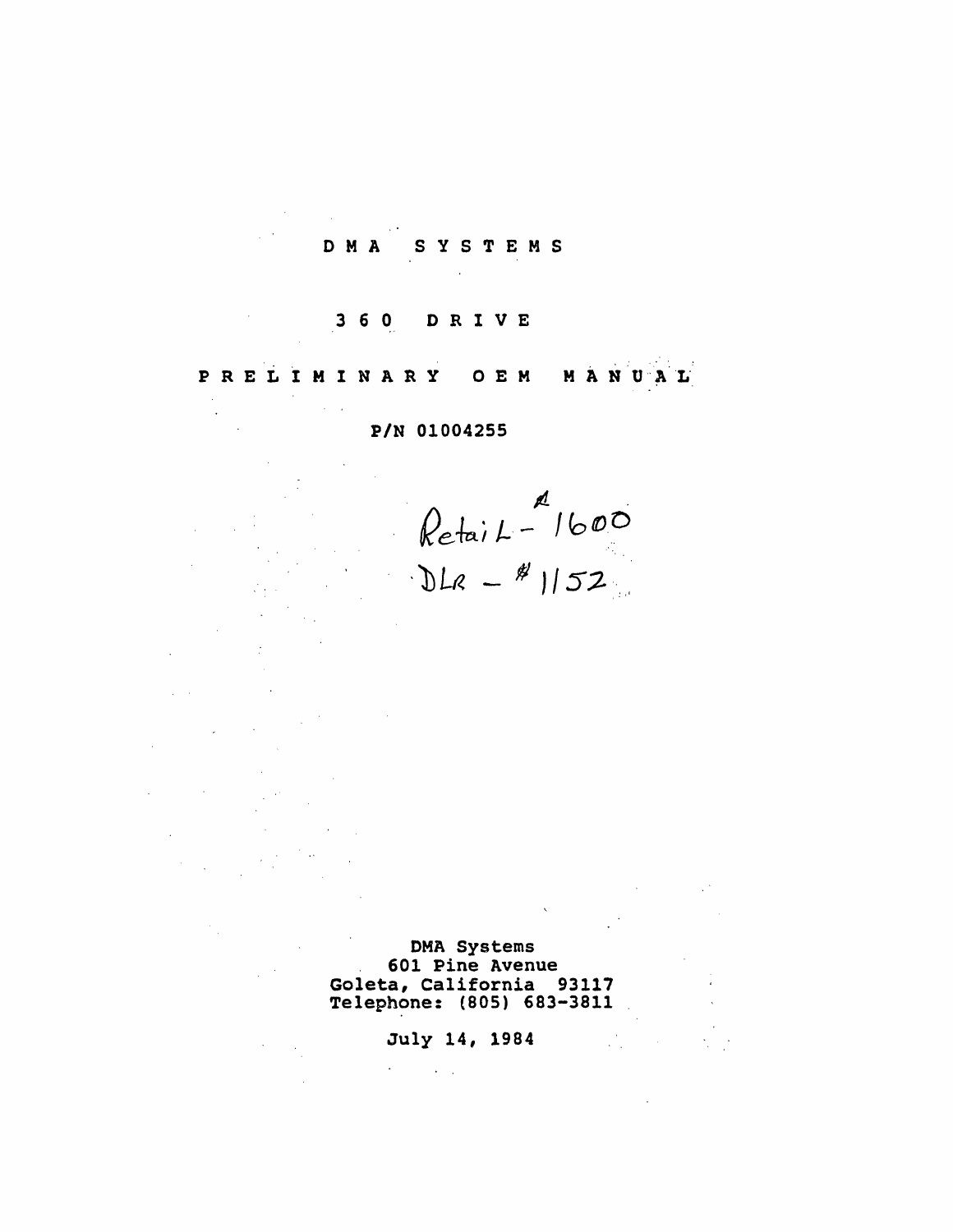# APPLICATION: NOTE CONTROLLER INTERFACE TO . DMA 360

### REFERENCE DOCUMENT: 360 DRIVE PRELIMINARY OEM MANUAL PIN 01004255 JULY, 1984

#### INTRODUCTION

As described fully in the reference OEM Manual, the DMA 360 Disk Drive is a half height 5  $1/4^M$  hard disk removable cartridge disk drive. The very fact of removable media raises several issues that differentiate the 360 Drive from the standard ST506 controller interface. All these differences need to be considered in controller hardware and finnware in order to achieve successful integration of the 360 Drive.

#### COMMAND LINES

The following control lines have been added to the DMA 360 interface:

 $\sim$   $\frac{1}{2}$  Pin 3 -REINITIALIZE  $\frac{NC}{(m)}$  $v^{\beta}$   $\lambda$  J2 Pin 5 -WRITE PROTECTED  $V^{\alpha}$ J2 Pin 9 -CARTRIDGE CHANGED  $\tau_1$  music clock + (out)

The following control lines have been functionally redefined to the DMA 360 interface:

74pm DMA 360 ST506

J1 Pin 2 -CHANGE CARTRIDGE -REDUCED WRITE CURRENT (but)<br>J1 Pin 18 -WRITE SERVO --HD SELECT 2'

The selection of these lines in terms of send/receive hardware is in full agreement with the Enhanced Small Disk Interface (ESDI) standardization effort.

In order for the controller/system to achieve full utility from the cartridge<br>drive all these functions should be utilized. If application to an existing<br>ST506 type controller is made, care must be exercised not to inadver

#### SERVO

Again related to the hardware issues of interchangable media, the DMA 360 incorporates servo information on both serfaces of the cartridge disk. This relates to two controller complications: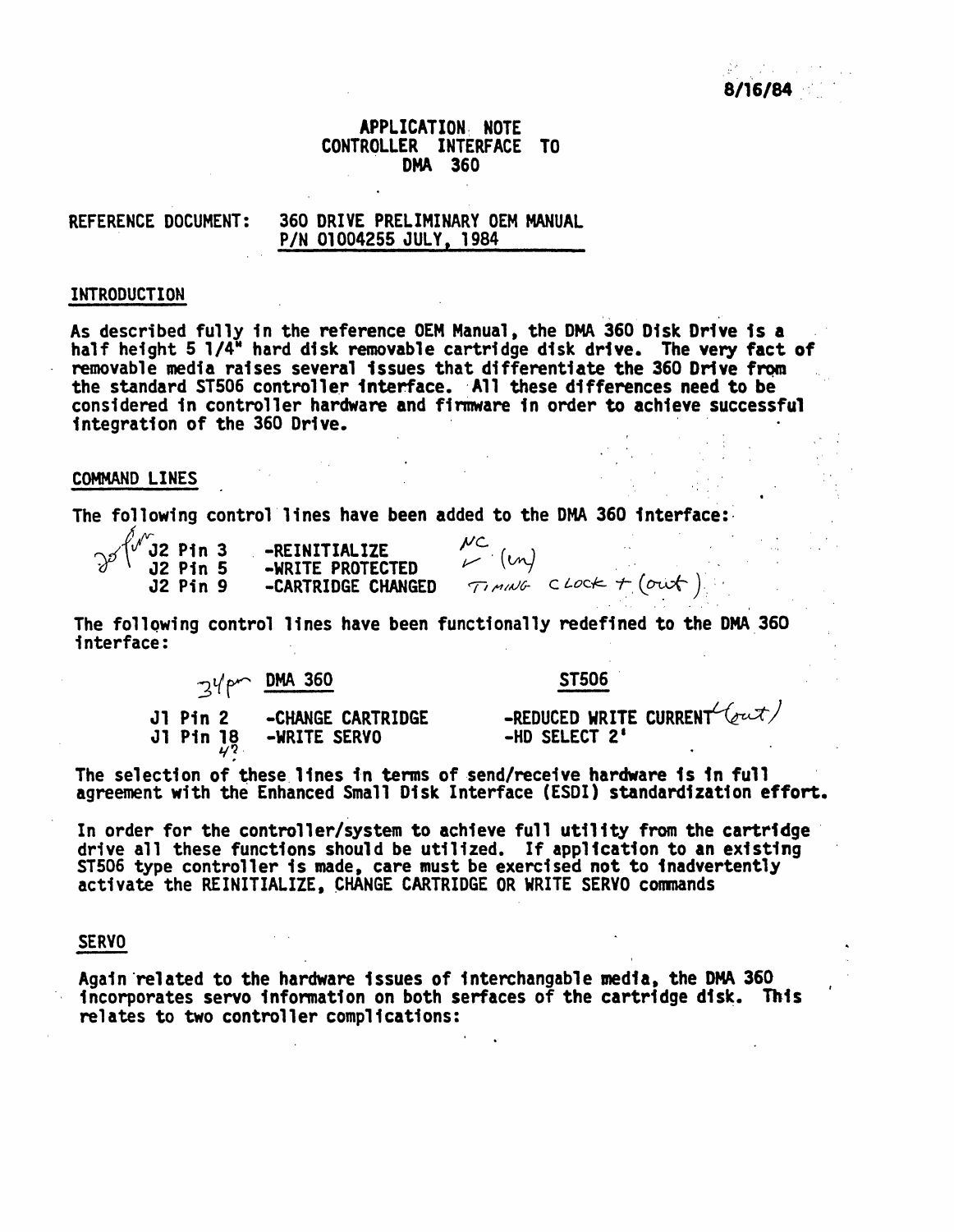### APPLICATION NOTE Page Two

- 1. Index Burst Servo - Since servo information is embedded at index time on the 360, the RPM has been reduced to 3473 and a servo wedge of  $426\pm182\mu s$  inserted just prior to the drive index pulse.
- 2. Head Switch Seek - Since servo information is present on both sides of the disk, a head switch must be treated like a seek command in that seek complete will be desserted during the time required to move the new head over rack center. It is also important to adhere to the timing requirements on the head select line at the time of drive select (see figure 4-8 of OEM Manual).

#### SPIN UP TIME

The 360 Drive incorporates a clean air purge cycle to insure reliable' cartridge operation. Since the drive requires 30 seconds to come ready on a normal power-on start, the controller should incorporate this delay into the ready time out logic.

#### SEEK COMPLETE

During a seek, the drive will not output Index Pulses and will' activate Write Protected on the interface. Some controllers use an index timeout feature to sense failure of the drive so that loss of Index Pulses may cause inadvertent shut down.

### RECALIBRATE (REZERO)

The DMA 360 incorporates hardware sensing of track zero from servo information written on the disk. Because of this, the drive Track 0 response is not identical to the simple micro switch implementation of an ST506. The drive does not respond with TRACK 000 at the interface on a normal seek to track O. If the internal control microprocessor senses a request from the controller to recalibrate (rezero) then the drive performs a hardware search f6r track zero and issues TRACK 000 at the interface when complete.

DMA recommends that upon sensing a seek error, the controller issues a burst step pulse seek of -613 steps. This is much more time efficient than a single step and look algorithum.

#### WRITE PRECOMPENSATION

Since the 360 drive is designed for 612TPI and 10,894 FCI, a 12 nano second write precompensation is required beyond track 400 in order to achieve the specified error rates. '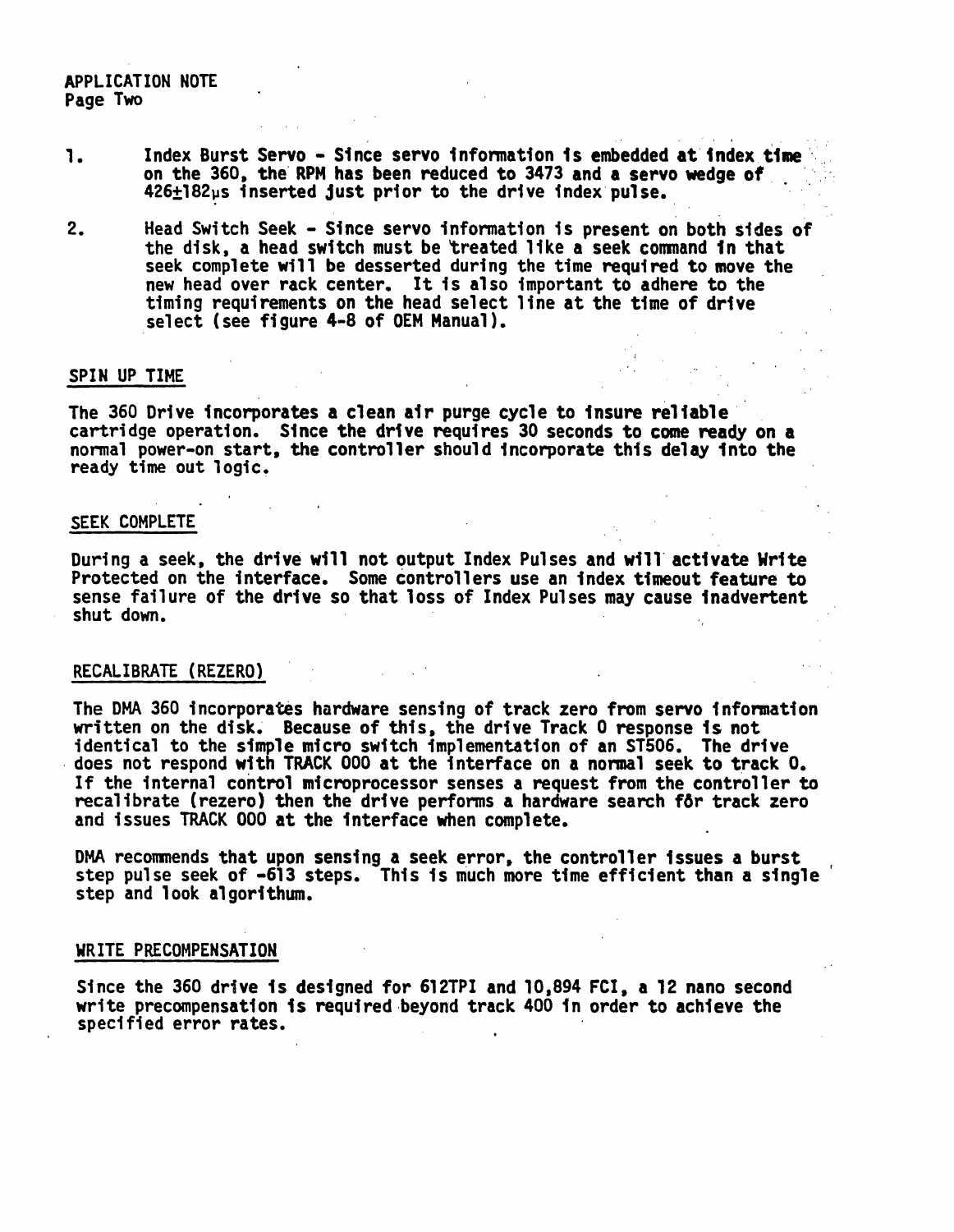## *·J* 2.0 Product Specification

2.1 Performance:

|                                                                                                      | <b>17-Sector</b><br>Format   | 32-Sector<br>Format                                                                                 | Unformatted                                                                        |
|------------------------------------------------------------------------------------------------------|------------------------------|-----------------------------------------------------------------------------------------------------|------------------------------------------------------------------------------------|
| Drive (per<br>cartridge<br>Surface<br>Track                                                          | 10.6 MB<br>5.3 MB<br>8,704 B | 10.0 MB<br>5.0 MB<br>8,192 B                                                                        | 12.75 MB<br>6.37 MB<br>$10,416$ B                                                  |
| Per sector<br>Access Times:                                                                          | 512 B                        | 256B                                                                                                | <b>NA</b>                                                                          |
| Move time - one track<br>204 tracks<br>612 tracks<br>Head switch<br>Settling time<br>Average latency |                              | 3 ms maximum<br>85 ms maximum<br>210 ms maximum<br>3 ms maximum<br>13 ms maximum<br>8.64 ms average |                                                                                    |
| 2.2 Functional:                                                                                      |                              |                                                                                                     |                                                                                    |
| Rotational<br>Recording density<br>Flux density<br><b>Track density</b><br>Cylinders .<br>Tracks     |                              |                                                                                                     | 3,473 RPM+1%<br>$10,894$ BPI <sup>-</sup><br>10,894 FCI<br>612 TPI<br>612<br>1,224 |
| Heads<br>Purge cycle<br>Stop time                                                                    | Reinitialization cycle       |                                                                                                     | $\mathbf{2}$<br>20 seconds<br>10 seconds<br>10 seconds                             |
| 2.3 Interface:                                                                                       |                              |                                                                                                     |                                                                                    |

ST 506 compatible<br>Transfer rate<br>Theoding Encoding 5 Mbit/second MFM

 $\label{eq:2.1} \mathcal{L}(\mathcal{L}^{\text{max}}_{\mathcal{L}}(\mathcal{L}^{\text{max}}_{\mathcal{L}})) \leq \mathcal{L}(\mathcal{L}^{\text{max}}_{\mathcal{L}}(\mathcal{L}^{\text{max}}_{\mathcal{L}})) \leq \mathcal{L}(\mathcal{L}^{\text{max}}_{\mathcal{L}}(\mathcal{L}^{\text{max}}_{\mathcal{L}}))$ 

 $\label{eq:2.1} \frac{1}{\sqrt{2\pi}}\int_{\mathbb{R}^3}\frac{1}{\sqrt{2\pi}}\left(\frac{1}{\sqrt{2\pi}}\right)^2\frac{1}{\sqrt{2\pi}}\frac{1}{\sqrt{2\pi}}\frac{1}{\sqrt{2\pi}}\frac{1}{\sqrt{2\pi}}\frac{1}{\sqrt{2\pi}}\frac{1}{\sqrt{2\pi}}\frac{1}{\sqrt{2\pi}}\frac{1}{\sqrt{2\pi}}\frac{1}{\sqrt{2\pi}}\frac{1}{\sqrt{2\pi}}\frac{1}{\sqrt{2\pi}}\frac{1}{\sqrt{2\pi}}\frac{1}{\sqrt{2\pi}}\frac$ 

# 2.4 Cartridge:

- o ANSI Standard (X3B7-1983; April 1983) S.2S'-inch mechanical compatibility
- o Standard oxide media

 $\mathcal{L}(\mathcal{A})$  and  $\mathcal{L}(\mathcal{A})$  .

 $\mathcal{L}^{\text{max}}_{\text{max}}$  and  $\mathcal{L}^{\text{max}}_{\text{max}}$ 

 $\frac{1}{\sqrt{2}}\left( \frac{1}{\sqrt{2}}\right)$  , and  $\frac{1}{\sqrt{2}}$  , and  $\frac{1}{\sqrt{2}}$ 

 $\frac{1}{2}$ 

 $\Delta$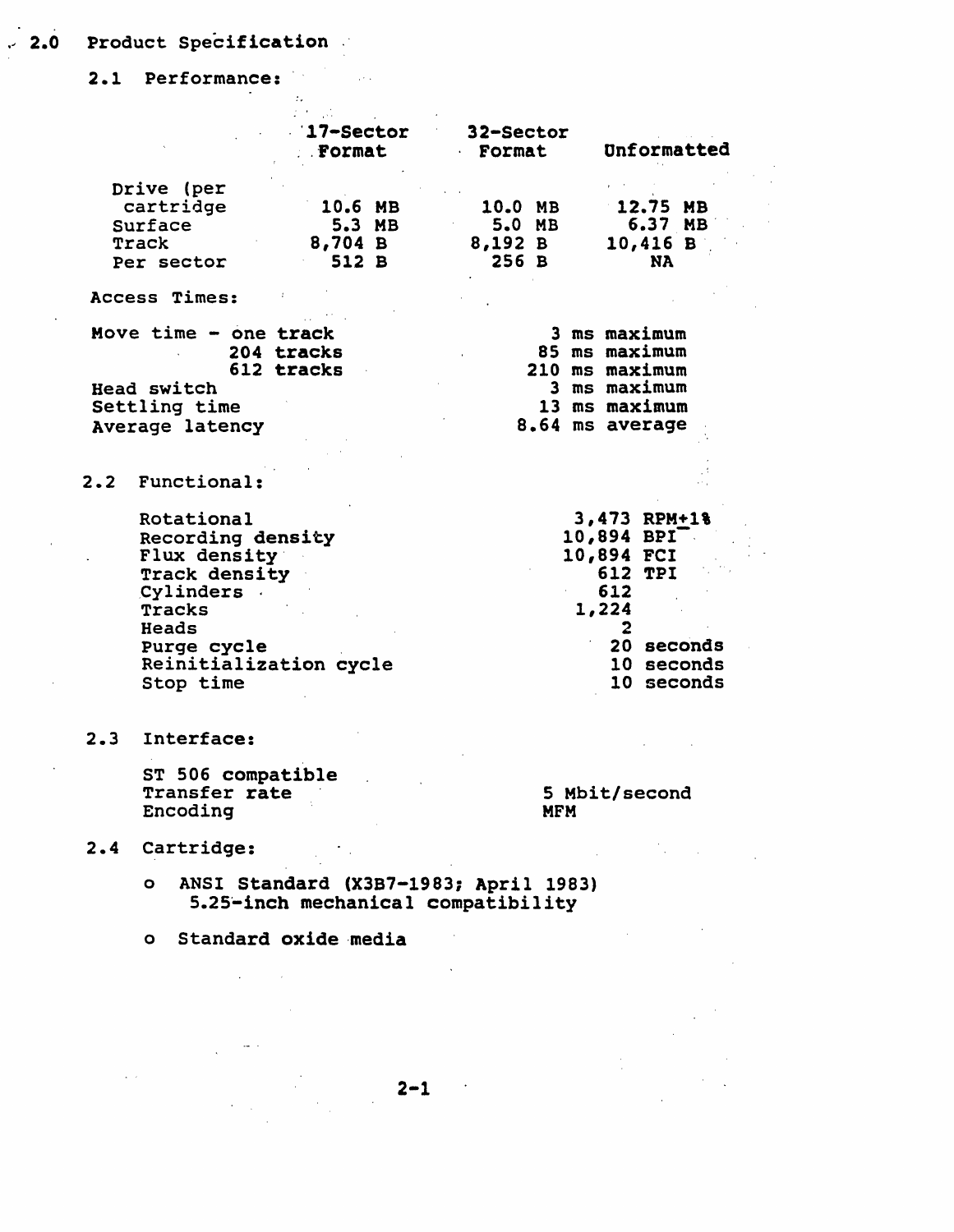



 $\overline{L}$